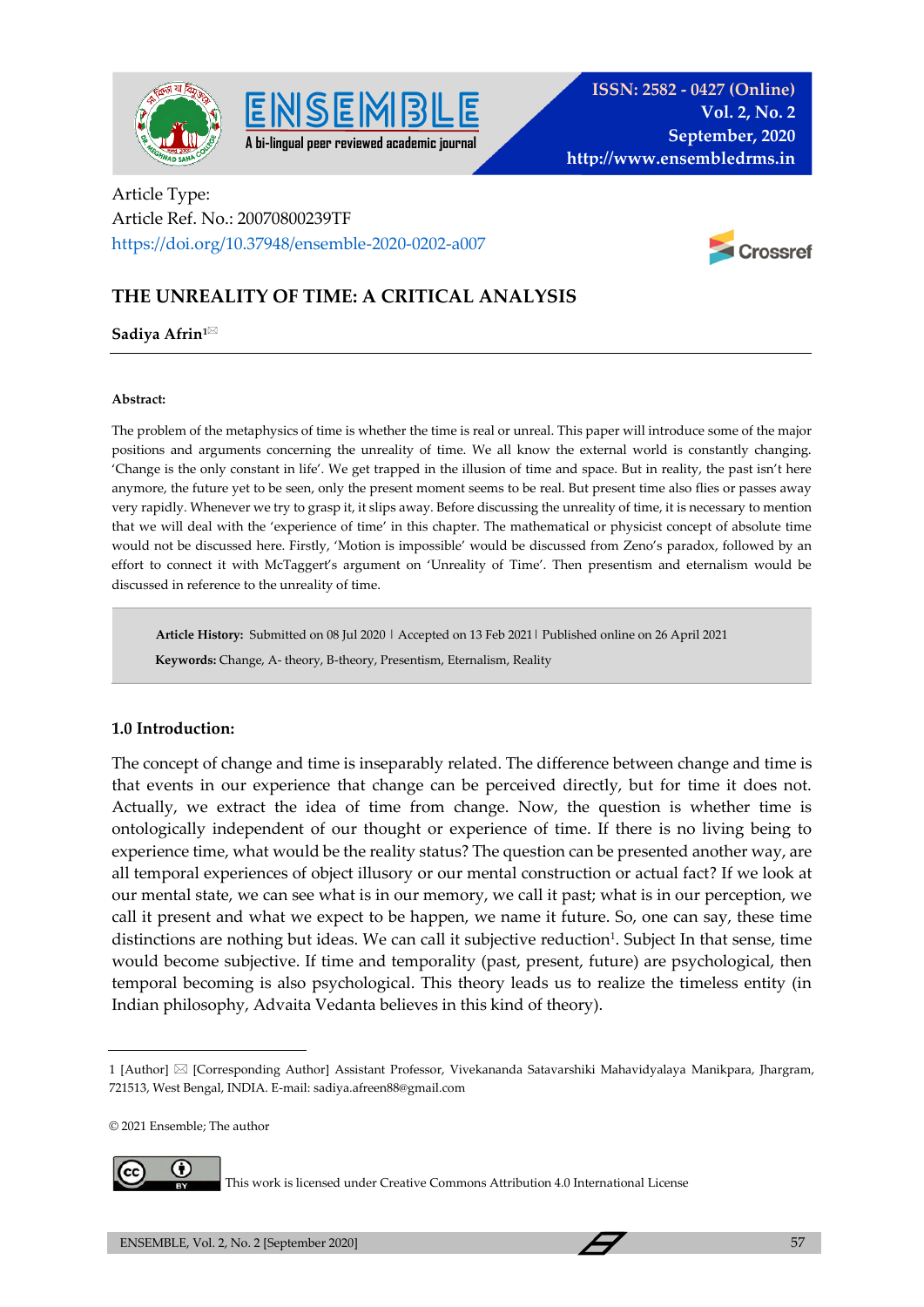There are metaphysicians who tried to prove the unreality of 'world-appearance'. In the ancient period, some Greek philosophers raised their voices against the reality of time. Zeno was one of them (Salmon, 1970). We understand time by the reference of change. But, Zeno did not accept the change. So, He refutes time.

Zeno was the student of great Eleatic philosopher Parmenides who believed in the unchanging oneness and denied multiplicity, motion, and change (Dowden, 2021). To him, these are only appearance. Zeno, like his teacher, also tried to prove by logical means that change (motion) is impossible (Salmon, 1970). We know his arguments from the writings of Plato and Aristotle as none of Zeno's writings have survived.

In Aristotle's words: "We may say a thing is at rest when it has not changed its position between now and then, but there is no being at rest. Both motion and rest, then, must necessarily occupy time'' (Hardie and. Gaye, 1994).

By analyzing Zeno's arguments, we get a thought regarding our picture of the world. These arguments illuminate our worldview. On the other hand, another eminent contemporary philosopher, J.E. Mc Taggart (1988), also tried to prove the unreality of time in the second chapter of his book 'The Nature of Existence'. Mc Taggart said that the events of time, as observed by us, form an 'A' series and 'B' series (it will be discussed later in detail) (Fig. 1). Philosophically it is important to know that between the 'A' series and the 'B' series, 'A' is more fundamental to grasp time. Mc Taggart provides arguments that there can be no time without change, and change is expressed through the 'A' series only. But he also examined the 'A' series and proves that the 'A' series leads us into self-contradiction and infinite regress. On the other hand, if we accept the 'B' series, it will lead us to fallacy of subjectivity.

So, if we analyze the arguments of McTaggart (1988), we got the new dimension regarding the nature of time. For example, whenever we are trying to prove the unreality of time we got two different alternatives about the nature of time- either we have to accept time similar to space, or we would remain satisfied only by subjective explanation of time.

Now the philosophical question is which one is the better option to explain time as existent. If we accept the first alternative, then we have to deny the continuous notion of time. On the other hand, if we choose the second alternative, we would not have an objective explanation of time. But if we consider any alternative, the traditional notions of time get changed. We have to move from the general ideas of time.

# **2.0 Zeno and the impossibility of motion:**

Zeno introduced four paradoxes i.e., Achilles paradox, the Dichotomy paradox, the Arrow paradox, and the Stadium paradox (Salmon, 1970). Among these four paradoxes of Zeno, here we will discuss the Arrow paradox briefly as it is significant and relevant to our content.

# *2.1 Arrow paradox*

'If everything when it occupies an equal space is at rest and if that which is in locomotion is always occupying such a space at any moment, the flying arrow is therefore motionless at that instant of time'. -Aristotle, Physics (Hardie and. Gaye, 1994).

<sup>1</sup> 'Reductionism is a view that asserts that entities of a given kind are identical to, or are collections or combinations of, entities of another (often simpler or more basic) kind or that expressions denoting such entities are definable in terms of expressions denoting other entities' Encyclopedia Britannica, 2020). 'Subjective reductionists are those who take one theory or phenomenon to be reducible to some other theory or phenomenon' (Ney, 2021).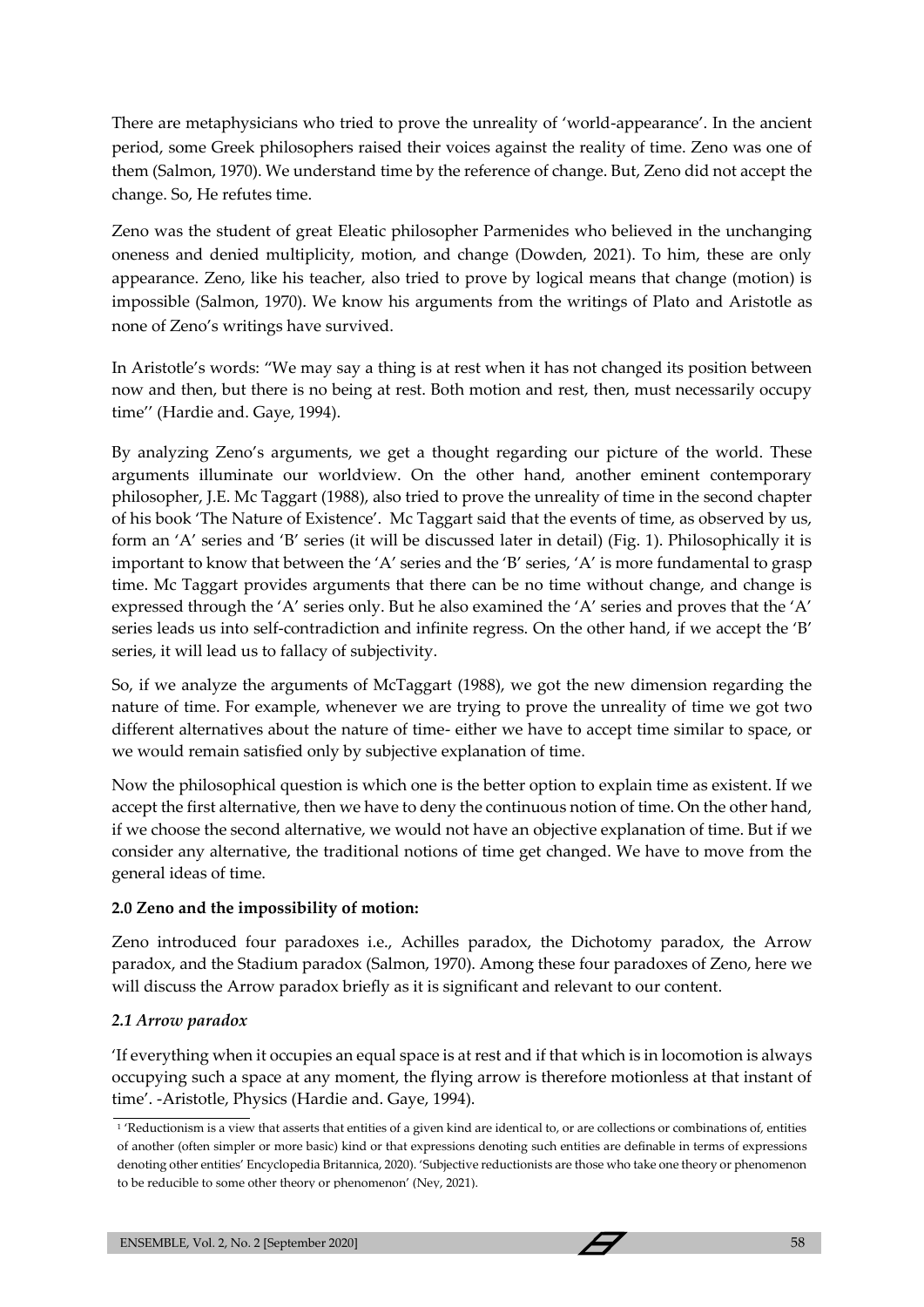In the Arrow paradox, Zeno states that, to occur the motion, an object has to change the position which it occupies already (Salmon, 1970). He says that, the arrow is neither moving to where it is nor to where it is not, because no time elapses for it to move there. In other words, at every instant of time there is no motion. If everything is motionless at every instant, and time is entirely composed of instant, then motion is impossible. If we want to simplify the Arrow paradox, we get the following premises (Hobbs 2017) -

- 1. Anything occupying a place just its own size is at rest.
- 2. In the present, what is moving occupies a place just its own size.
- 3. In the present, what is moving is at rest.
- 4. What is moving always moves in the present.
- 5. What is moving is always throughout its movement at rest.

Hence, the conclusion is the flying arrow is at rest. Aristotle said this paradox only works if you regard time as composed of now (present).

To prove the impossibility of movement, Zeno argued that when we throw an arrow, we see its movement, but logically it is not moving (Salmon, 1970). The arrow is in its own place at rest. But if time is infinitely divisible as he mentioned in his dichotomy and other paradoxes, to reach the destination the arrow has to fly the total distance and if it has to fly the total distance, it has to fly the half of the total distance. Then, if it tries to cover the half distance, it has to cover the half of the half distance. And it will lead us infinite regress. To Zeno, the distance is nothing but collection of some spatial points. In each moment arrow occupies a certain space. It never moves from that space. The problem is that the arrow is motionless in the smallest instant of infinite time-segment. Let's assume that the arrow occupies A1 space at the moment of t1 time. Therefore, there is no chance to occupy the A2 at the moment of t1 time. So, the flight of the arrow is motionless.

Let's try to answer in a different way. Here the question is what do we understand when we call something as 'motion'? Or what do we mean when we say 'an arrow is flying'? One can say when an arrow is flying that means the arrow occupies continuous series of places at the continuous period of time. So, we have to understand motion by certain space –time bound relation. Motion is nothing but continuity of space as well as time. If motion is a functional relation between time and position, then motion consists solely of the paring of times with positions.

A. J. Ayer (1936) tried to identify Zeno's problem and he said that motion is not impossible to mathematicians. They claim that Zeno did not know the infinite series theory. The faulty logic in Zeno's argument is often seen in the assumption that the sum of an infinite number is always infinite, when in fact, an infinite sum can be mathematically shown to be equal to a finite number. Finite sum is possible in the context of infinite Geometrical progression. But the problem does not lie here. Everyone knows that the faster one's move can catch the person who moves slower than him. But to Zeno, the problem is 'what is the metaphysical explanation of the event?'

In his book, Zeno's paradoxes, Wesley C. Salmon (1970) propose a solution of time-motion problem:

''…if motion is a functional relation between time and position, then motion consists solely of the pairing of times with positions. Motion consists not of traversing an infinitesimal distance in an infinitesimal time." ' ……… The question, how does an object get from one point to another, does not arise. Thus Russell was led to remark, Weierstrass, by strictly banishing all infinitesimals, has at last shown that we live in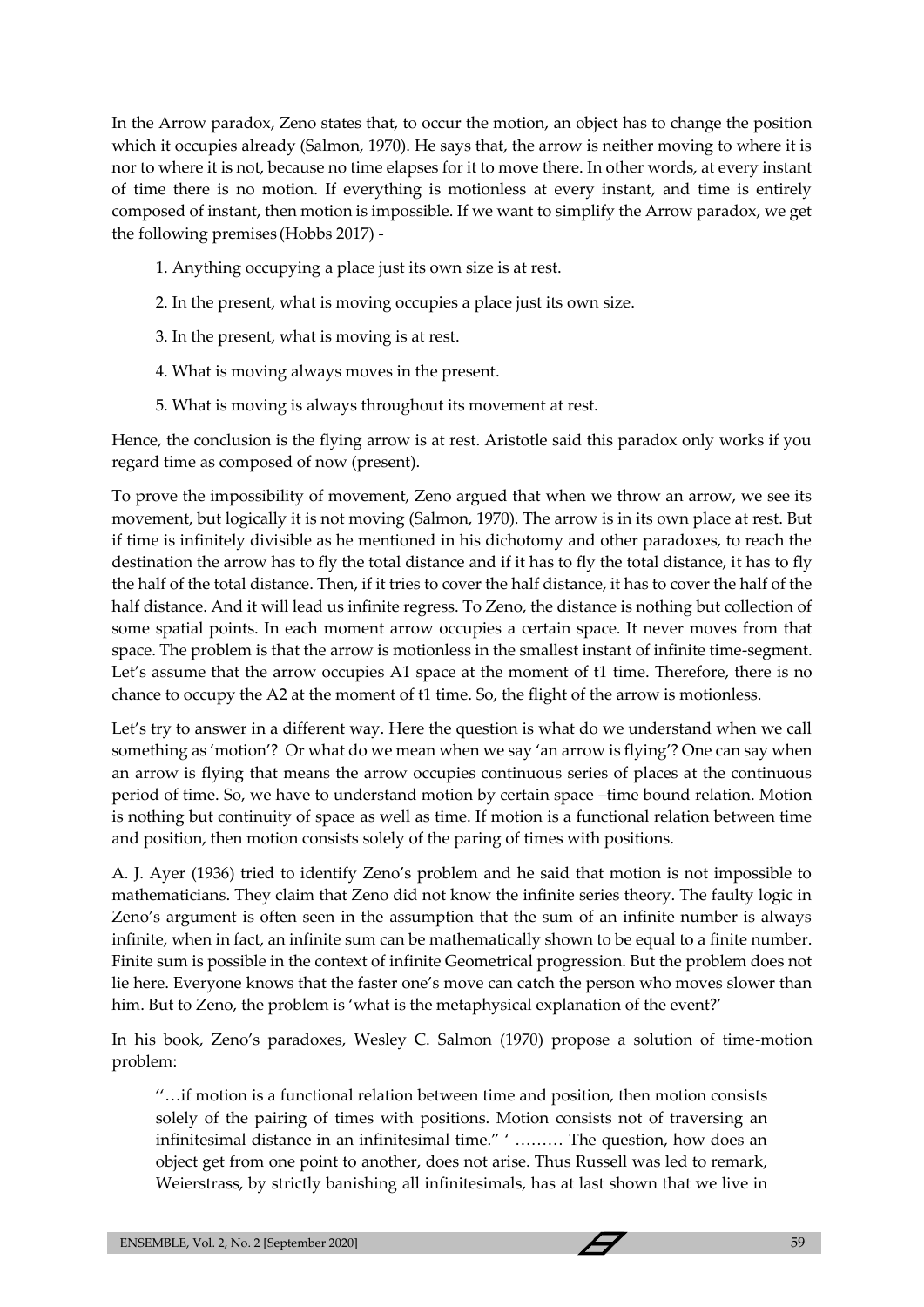an unchanging world, and that the arrow, at every moment of its flight, is truly at rest. The only point where Zeno probably erred was in inferring (if he did infer) that, because there is no change, therefore the world must be in the same state at one time as at another. This consequence by no means follows….''

#### **3.0 Mc Taggart and the unreality of time:**

Our external world is moving and changing continuously. We think that time passes as our experience tells us so. Time passes from one movement to the next. According to Mc Taggart (1908) by which theory time passes is called "A-Theory" and by which it is not, is called "B-Theory". We can construct the formulation of McTaggart reasoning in that way:

- Time essentially involves change.
- Change can only be explained in terms of A-series expressions.
- A-series expressions involve contradiction and so cannot describe reality.
- Therefore, time is unreal.

We can describe one event in time through A-series and B-series both but differently. When one event in time running from the far future through the near future to the present and then from the present to the near past and distant past is called A- series (Fig. 1). Some philosophers describe pastness, presentness and futurity as basic properties of time. In B-series, two events describe as if an event ever is earlier than other events it is always earlier than later (Fig.1). The basic difference between the two series is in A series events are changing their position constantly and relatively but in B-series it is fixed, they never change their positions (Prosser, 2016). We can say other way that A-series is tensed but B-series is tense less.



Fig.1: Mc Taggart's 'A' series and 'B'-series (Source: Author's perception)

To Mc Taggart (1988), A-series is more foundational. A-series actually constitutes the passage of time. He said that we cannot understand the nature of time through 'B' series as we cannot grasp change through 'B' series. If followers of B series admit that B series can constitute time without A series, then change must be possible without A series. Now the question remains what is change for the followers of B series? If one says that the change consists in B series, then Mc Taggart's (1988) answer is that is not possible. If July is earlier than August and later than June, it will always be, and has always been earlier than August and later than June, since the relation of earlier and later are permanent. Therefore B- series cannot express change. So, 'B'- series is not sufficient for understanding time, since time involves change and without A- series there would be no change.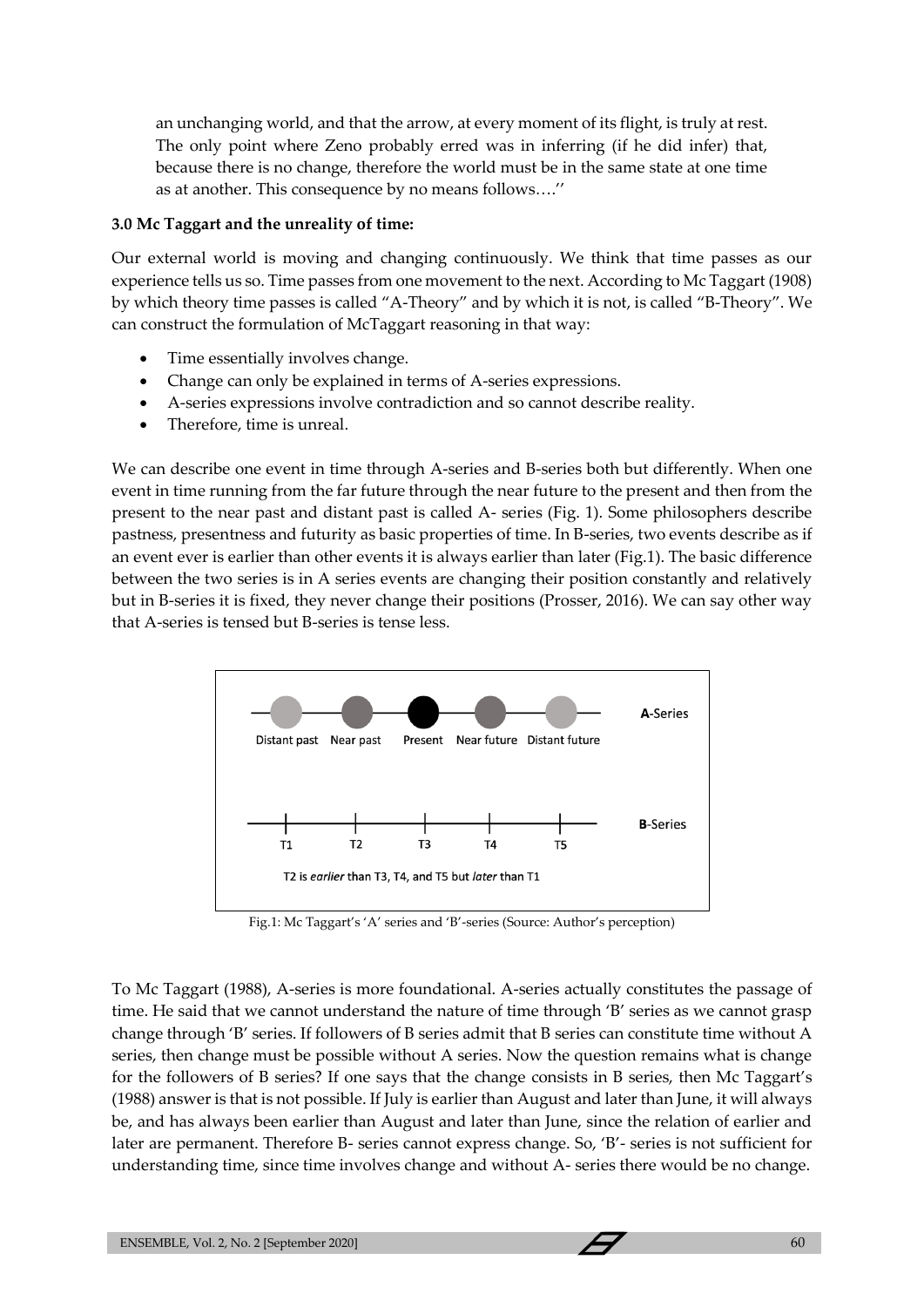First of all, Mc Taggart (1908) provides arguments to establish that there can be no time without change (Ingthorsson, 1998). Firstly, he examined that B series cannot grasp change. Then he proves that 'A' series which expresses change, is unreal. Therefore, time cannot be real.

Now we are going to discuss Mc Taggart's arguments against the reality of A series. He says that if we accept A series then we will fall in Self–contradiction or Infinite regress. The determinants of the A series are characteristics of events. In other words, events are either past or present or future. If moments of time are taken as separate realities, we can say that they are also past, present or future. Characteristics may be either a relation or a quality. Mc Taggart holds that whether we take the determinants of the A series as relation of events or as qualities of events, in every case they involve contradiction.

Mc Taggart (1908) says past, present and future are incompatible determinations. Every event must be one or other, but no event can be more than one. If we don't accept the incompatibility of the determinations of A series, the A series would be insufficient to explain time. Time involves change and this change we grasp from the experience of future to present and from present to past (Datta, 2019). Therefore, the characteristics are incompatible. But every event has these characteristics. So, the possession of these incompatible characteristics by a single event leads to contradiction.

One can answer to the above problem as the characteristics are only incompatible when they are simultaneous and there is no contradiction to this that each term has all of them successively.

If we say an event is present, it has been future and will be past. If we analyze this sentence we will get–

- E is present at the moment of present time.
- E is future at the moment of past time.
- E is past at the moment of future time.

Mc. Taggart (1908) says that this explanation involves circularity. For, it assumes the existence of time in order to account for the way in which moments are past, present and future. So, we presupposed time to account for A -series. But here, we assumed A-series in order to account for time. So, we are in circularity as A series has to be presupposed in order to account for the A series.

The difficulty can be presented in another way, in which the fallacy will be vicious infinite series. If we consider moments of time as separate reality then we have to say moments are also past, present and future. Then we have to say a moment is present, it has been future and will be past. That means–a moment M is present at the moment of M1 present time, M1 is past at the moment of M2 future time. M2 is future at the moment of M3 past time and if it continues, we will be in infinite regress. If we avoid the incompatibility of the three characteristics by constructing a second A series within which the first falls, then the meaning of this assertion will be–time is in time. Then the second A series will suffer from same difficulties as the first and this can only be removed by placing it inside a third A series. The same difficulties will occur in the third and the forth and so on. So, the problem will remain same.

Therefore, the conclusion is that the application of A series to reality involves a contradiction. So, A series cannot be true of reality. As time involves the A series, it follows that time cannot be true to reality. Whenever we try to judge anything to exist in time, we get an error or difficulty. And whenever we perceive anything which exist in time, are not really exist.

Now, let's try to solve the problem of Mc Taggart's A- series. A. J. Ayer (1936) tried to face the problem and tried to solve this problem in two different ways–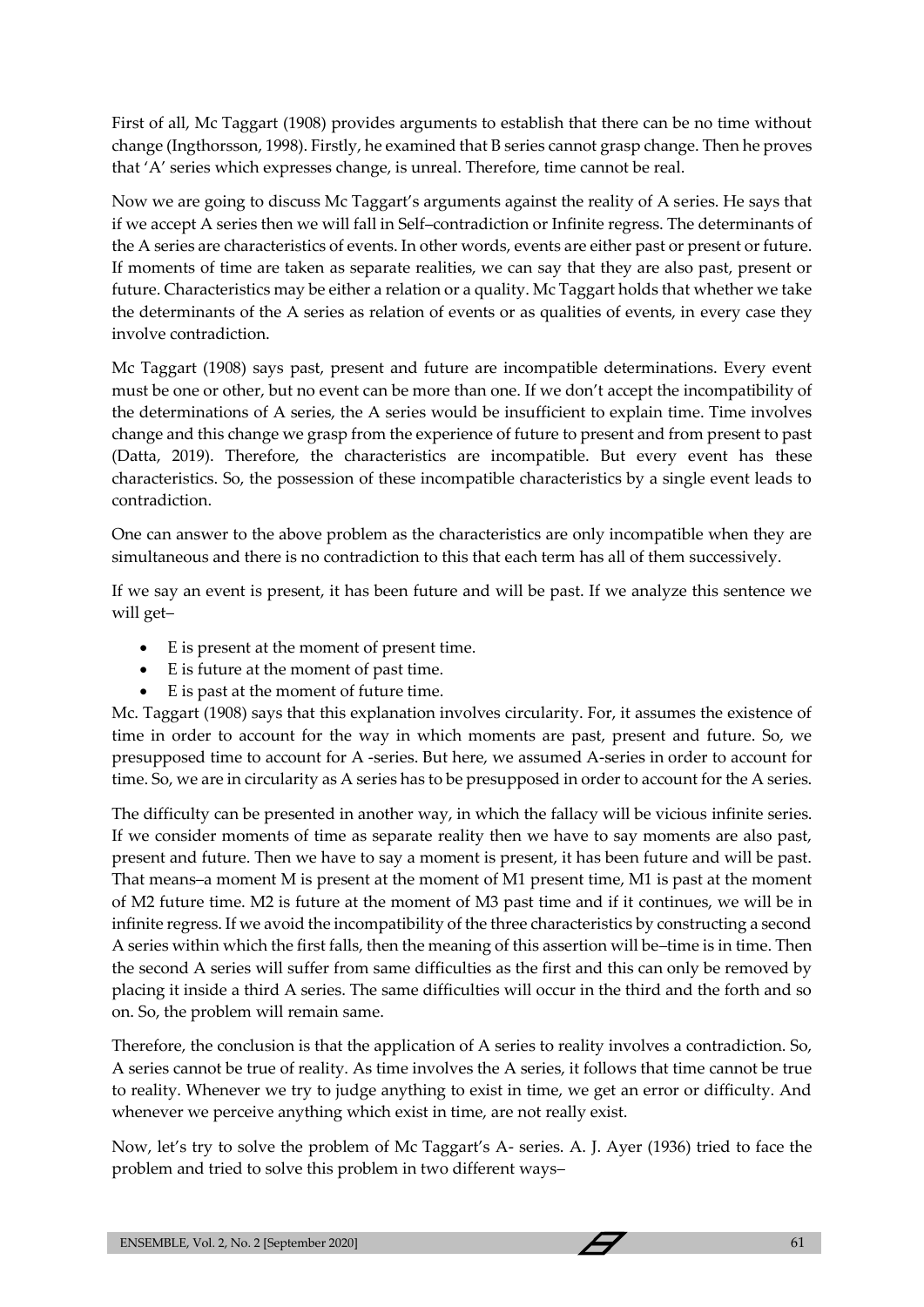- If we reduce A series into B series then the problem will not be arisen. But then another problem arises i.e. it will be difficult to differentiate time from space.
- The problem could be solved if we understand "being present' by "occurring now" in the place of event. But there will be another problem that demonstrative property becomes subjective.

A.J. Ayer (1936) said in the first argument that if we reduce 'A'- series into 'B'- series then we can avoid the fallacy of contradiction and infinite regress. For 'B'- series don't face these criticisms.

But the problem is we have to understand past, present and future event as earlier and later event. If we take Indian presidency as an example– the event of the presidency of APJ Abdul Kalam is earlier than the presidency of Pratibha Patil. Both of these events are later event of India's independence. But now the problem will be that we would not grasp the continuity of time or flow of time. We would not be able to differentiate time and space. Time and space will be similar to each other as the events become unchanged and static. The second argument was if we consider presentness as a demonstrative property except as a descriptive property of an event, then the problem could be solved (Falvey, K. 2010). If presentness replaced by occurring now, we don't have to find the locus of presentness. For, at the moment when we utter the word 'now' the meaning of 'now' is quite clear. Therefore, the fallacy of infinite regress and contradiction will not be arisen. But if we try to solve the problem that way it will lead us into the fallacy of subjectivity as we are asserting event subjectively.

# **4.0 Presentism and Eternalism:**

If A series is followed, then the existence of present time can be derived exclusively. But the question is does this experience of present time give us any clue to contemplate whether present time has any special metaphysical status? Some says presentism is not compatible with the concept that time really passes as it accept the reality of what is present only. To make it simpler, usually passage of time is conceived through – the present is approached by the future and past is approached by the present. But this idea of temporal passage doesn't go with the presentism. If we want to support presentism we have to deduce something different for explaining the passage of time.

In modern time, A-theory is most popularly represented as Presentism. Presentism is also known as Nowism. According to presentism, only the present is real neither the past is real nor the future (Emery et al. 2020) (Fig. 2). Presentism thus differs significantly from other theories of time. Instead of A-qualities, presentists differently deal with the past and future. Examine some proposition, 'The apple is falling from a tree'. If the apple is falling now, then the truth about the world is simply that the apple is falling. If the same event is in the past or future, however, then reality does not contain the state of affairs that the apple is falling. Rather, it either will, or did, contain that state of affairs. This can be formalized using the PAST or FUTURE operators of tense logic, as follows: if the apple was falling then PAST (the apple is falling), or if the apple will be falling then FUTURE (the apple is falling).

Presentism has the disadvantage that it is incompatible with our everyday experience. It cannot avoid a general objection that there are some true premises about the past and future (Emery et al. 2020). For example, 'Rabindranath Tagore got noble in the past'. This sentence can only be true when the past is real. And in reality, Rabindranath Tagore got noble in the past. But if we consider presentists' claim that past and future are unreal, this sentence would be false. Another criticism against 'present things exit only' is that the use of the word 'exist' is ambiguous. And if it is ambiguous then presentism would be false. Following three premises could be derived from Presentism-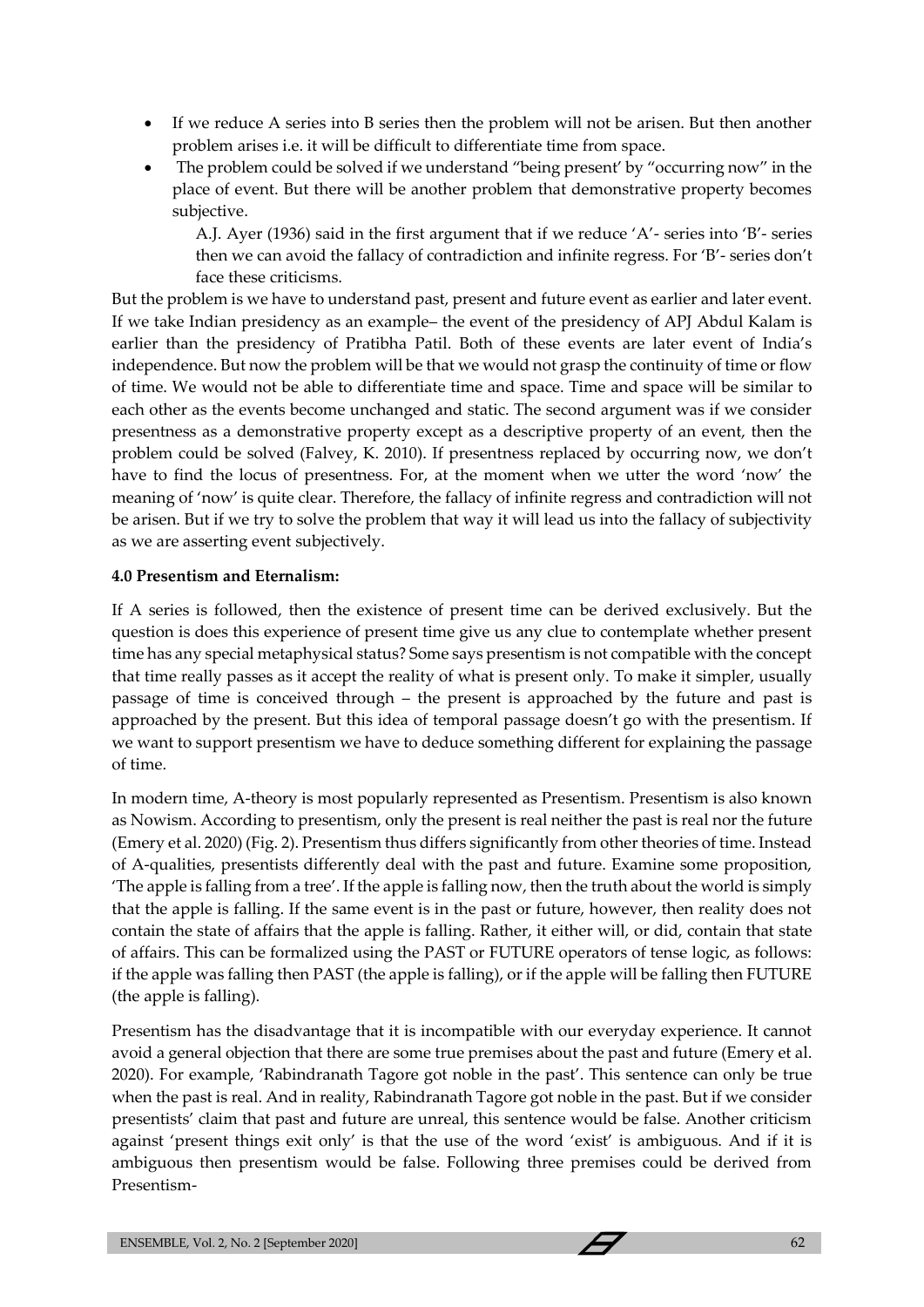- Only present things exist now.
- Only present things exist in the present, existed in the past and will be exist in the future.
- Only present things exist absolutely.

If these three premises represent presentism then one can argue that first premise is inconsequential. And Second and third premise is false. Therefore, presentism is either inconsequential or false. But discussing elaborately the supportive arguments and refutative arguments of presentism is not our concern here.

There is another theory, eternalism in which past, present and future is equally real (Fig. 2). According to this theory the present or 'occurring now,' or temporal now is just like 'spatial here' (Emery et al. 2020). Regarding temporal ontology, presentist and eternalist have different opinion. Presentists claim that only present things exist but to eternalist past and future things like extinct animals and man on moon exist too. There is no objective flow of time. It won't be incorrect if we say presentism refuse the existence of 'a-temporal' or timeless entities. On the other hand, Eternalism also failed to account for the passage of time and change.



Fig. 2: Presentism and Eternalism - Presentism is the view that neither past nor future exist but only present exist, whereas eternalism is the view that past, present and future are equally real. (Source: Author's perception)

The B-theory is an ontologically eternalist theory. There is no objective present time, and no passage of time in B theory. Some B-theorists say that the B-theory does postulate passage, but by 'passage' they usually mean only that time has a direction and ordering according to the 'earlier' and 'later' relations.

# **5.0 Conclusion:**

Mc Taggart agreed with Zeno at one point that the world-appearance i.e. the transformation of everything is in time is self –contradictory. But, Mc Taggart didn't try to extract contradiction from our conception of change and motion. Rather his argument was about how time can be understood of itself and to find out the flaws in debates about the reality of time. There is a difference between Mc Taggart's argument about 'B'-theory and the arguments given by 'B'-theorist. This difference found in the fact that to Mc Taggart, 'Dynamic change' is indispensable property to time and 'A' series is indispensable property for 'Dynamic change'. We know according to 'B' theory, time is real but it also fails to explain the 'Dynamic change' or 'Passage of time'. Although this hasn't created any problem, because to Mc Taggart, 'A'- series is also inconsistent, so, time is unreal. One can consider time as a dimension-less instant. If the present (now) is a dimension-less moment, what is the present? Present could be a dimension less dividing line between past and future. The illusion of fragmented time-view is somehow generated by facts about the parthood relations obtaining between false perceptions, but how exactly this illusion is generated? This question may have an answer i.e. our experience; but the answer is not satisfactory to our intelligence. From the above discussion, we gained an insight on the nature of time and perception of time passage. It would enable us to think differently from conventional assumption about time.